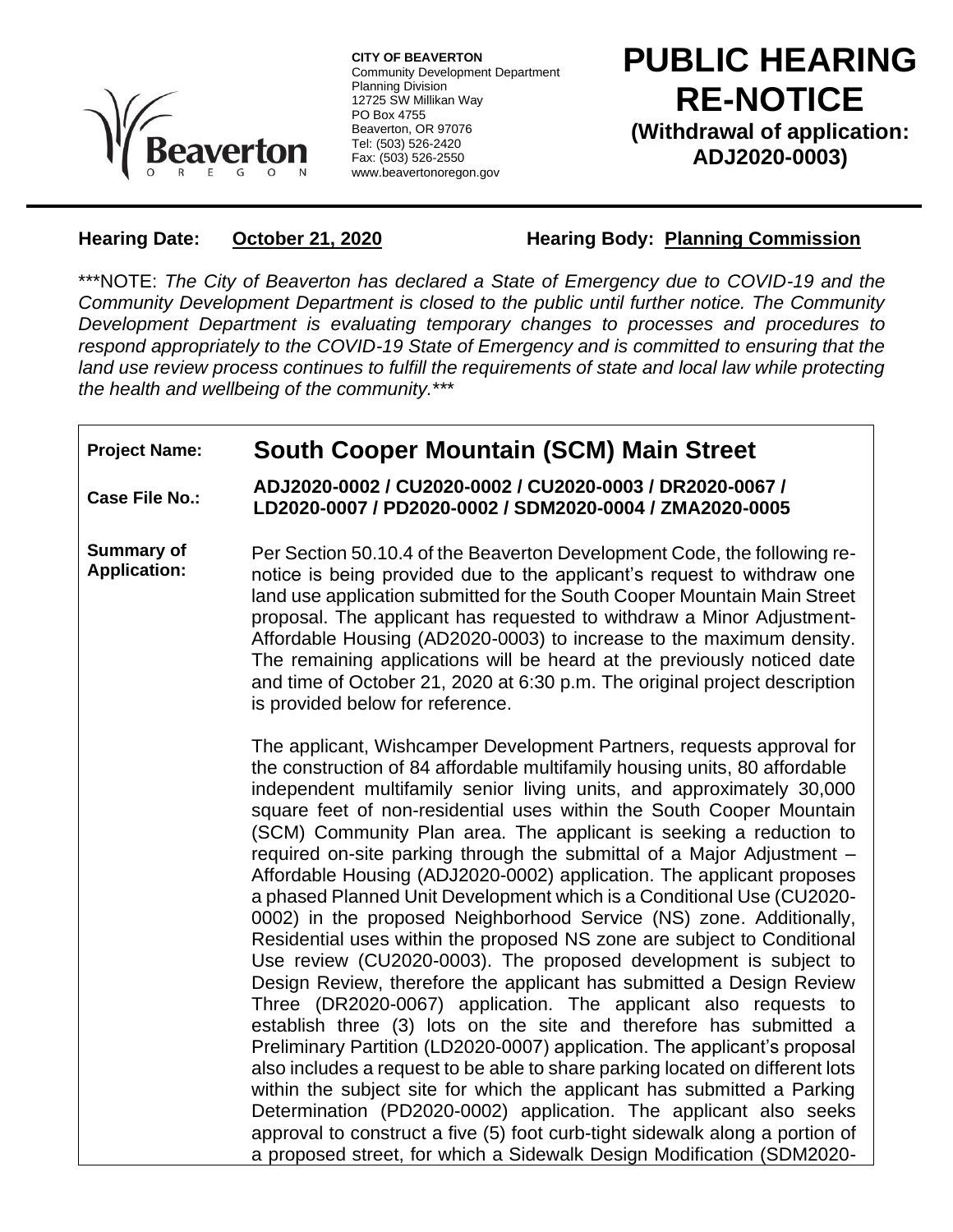|                                               | 0004) is required. To apply City zoning to the subject site, which currently<br>retains an interim Washington County zone, the applicant has also<br>submitted a request for a Zoning Map Amendment (ZMA2020-0005).                                                                                                                                                                                                                                                                                                                        |
|-----------------------------------------------|--------------------------------------------------------------------------------------------------------------------------------------------------------------------------------------------------------------------------------------------------------------------------------------------------------------------------------------------------------------------------------------------------------------------------------------------------------------------------------------------------------------------------------------------|
| Project<br>Location:                          | The site is located at 17811 SW Scholls Ferry Road, specifically identified<br>as Tax Lot 500 on Washington County Tax Assessor's Map 2S106B.                                                                                                                                                                                                                                                                                                                                                                                              |
| <b>Zoning &amp; NAC:</b>                      | Washington County Interim Zoning (AF-20) / Neighbors Southwest NAC                                                                                                                                                                                                                                                                                                                                                                                                                                                                         |
| <b>Applicable</b><br>Approval<br>Criteria:    | Development Code Section 40.03.1 Facilities Review, Section<br>40.10.15.4.C Major Adjustment - Affordable Housing, Section 40.15.15.3<br>Conditional Use - New Conditional Use, Section 40.15.15.4 Conditional<br>Use - Planned Unit Development, Section 40.20.15.3 Design Review<br>Three, Section 40.45.15.4.C Land Division - Preliminary Partition, Section<br>40.55.15.2.C Parking Determination - Shared Parking, Section 40.58.15.C<br>Sidewalk Design Modification, Section 40.97.15.1.C Zoning Map<br>Amendment - Quasi-Judicial |
| <b>Hearing Time</b><br>and Place:             | City Council Chambers, First Floor, Beaverton Building,<br>12725 SW Millikan Way, October 21, 2020 at 6:30 pm.<br>(Note: Public Hearings are held remotely and can be viewed at the<br>following link: https://www.beavertonoregon.gov/291/Agendas-Minutes)                                                                                                                                                                                                                                                                                |
| <b>Staff Contact</b><br>(Project<br>Planner): | Steve Regner, Senior Planner<br>503-526-2675 / sregner@beavertonoregon.gov                                                                                                                                                                                                                                                                                                                                                                                                                                                                 |
|                                               | Elena Sasin, Associate Planner<br>503-526-2494 / esasin@beavertonoregon.gov                                                                                                                                                                                                                                                                                                                                                                                                                                                                |

**Given the current COVID-19 crisis the City of Beaverton strongly encourages submitting written public testimony via email to the project planner.** *However, visitor comments and public* hearing testimony can be provided in the following ways:

- *In writing via email to the project planners [sregner@beavertonoregon.gov](mailto:sregner@beavertonoregon.gov) and [esasin@beavertonoregon.gov](mailto:esasin@beavertonoregon.gov) or [mailboxceddplanning@beavertonoregon.gov](mailto:mailboxceddplanning@beavertonoregon.gov)*
- *In writing via mail to project planner to PO Box 4755, Beaverton, OR 97076*
- *Over the phone* during the live Planning Commission meeting by calling **503-755-9544**.
- *In person on a video link.* The Planning Commission Meeting can be viewed from the Beaverton Building Council Chambers, and in-person public hearing testimony may be provided on a computer set up in the Beaverton Building.

Staff strongly encourages you to participate in the public process by reviewing documents online and viewing the public meeting at [https://www.beavertonoregon.gov/291/Agendas-Minutes.](https://www.beavertonoregon.gov/291/Agendas-Minutes) If you do not have the technology to view documents, watch, or participate in the meeting, please contact the project planner for additional support.

During this State of Emergency, staff strongly encourages you to submit any testimony comments or questions via email to the Project Planner. Pursuant to Section 50.88 of the Beaverton Development Code, written comments or exhibits submitted prior to the hearing to be submitted by staff at the hearing must be received by the City Recorder or project planner no later than 4:30 p.m. on the day of the scheduled hearing. Mailed written comments to the Commission should be sent to the attention of Elena Sasin and